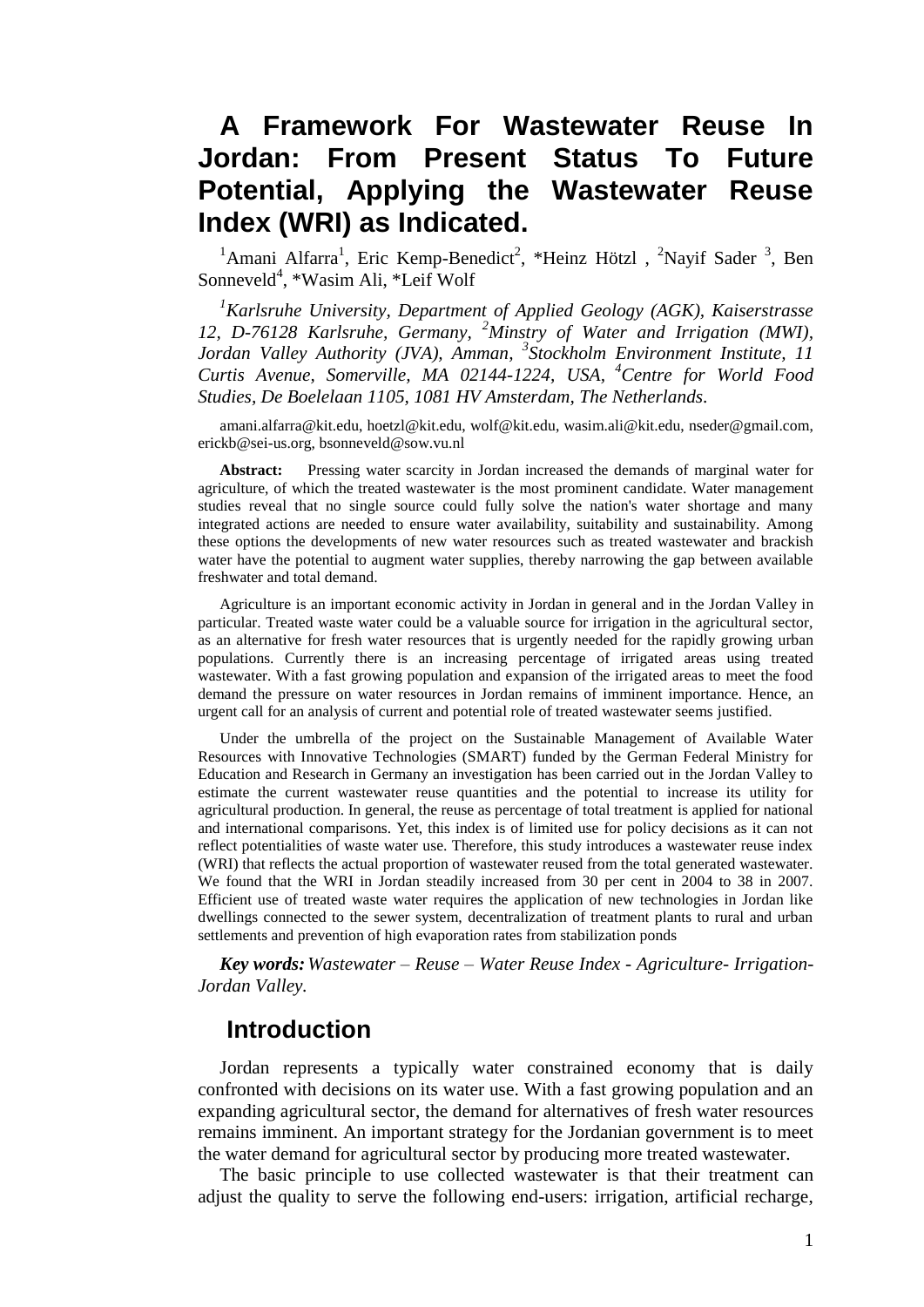potable water supply, toilet flushing, and industrial water supply. Reuse of wastewater has been practiced in many areas worldwide for thousands of years and is motivated by two strong economic incentives (Abu-Madi 2004): to decrease the water scarcity in the region, and/or avoid the cost of the deterioration of water resources and the environment caused by untreated or partly treated wastewater.

Reducing the agricultural demand for fresh water in the region is not easy, but non-conventional water sources can assist in reducing the overall water quantities/percentage utilized by the agricultural sector. Wastewater is, therefore, an important additional source as it can be treated and reused not only by the agricultural sector for crop irrigation but also for landscape irrigation, groundwater recharge, and even some recreational purposes.(Aydın and Gür 2002; Monte 2007; Mekala, Davidson et al. 2008)

### **Measuring wastewater reuse**

Water scarcity has made wastewater reuse more prominent in technical and policy literature as well as in national and international professional meetings. Several indicators are being used to quantify achievements and progress in wastewater reuse (Scott, Faruqui et al. 2004; Gabriel 2005). In this study we argue that an appropriate indicator should take into account all wastewater production, both collected and uncollected, so as to provide a sufficient measure of potential reuse. This is, for example, shown in [Figure 1,](#page-2-0) where an index is used that divides wastewater reuse by wastewater treatment. There are two values for Jordan, the highest value, 90.1%, is calculated using the reported volume of treated wastewater. The lower value, 39.7%, is the ratio of wastewater reuse to the estimated generation of wastewater (assumed to be 80% of water withdrawals; Nayif Saider, MWI personal communication). As can be seen in the figure, using treatment in the denominator provides a misleadingly high estimate of the current reuse rate.

Given the potentially large gap between actual and apparent reuse, as shown in [Figure 1,](#page-2-0) we argue that it is important to base measures of wastewater reuse on complete wastewater generation including on-site and low-cost means of reuse, in order to properly capture potential (FAO. and WHO. 2003). Currently available measures of reuse are based on collected urban wastewater and typically omit wastewater that does not pass through conventional collection and treatment. This limits the ability to estimate potential, and makes international comparison difficult. Therefore we propose to use the wastewater reuse index (WRI) that is defined as:

$$
WRI = \frac{R}{G} \times 100, \quad 0 \leq WRI \leq 100
$$

Where, *R* is total wastewater reused and *G* is total wastewater generation.

The WRI offers standard criteria enabling water resource managers and policy makers to put a figure on the gap between achievements at different junctures, and recognizes water saving efforts such as low water consumption and reducing losses.

(1)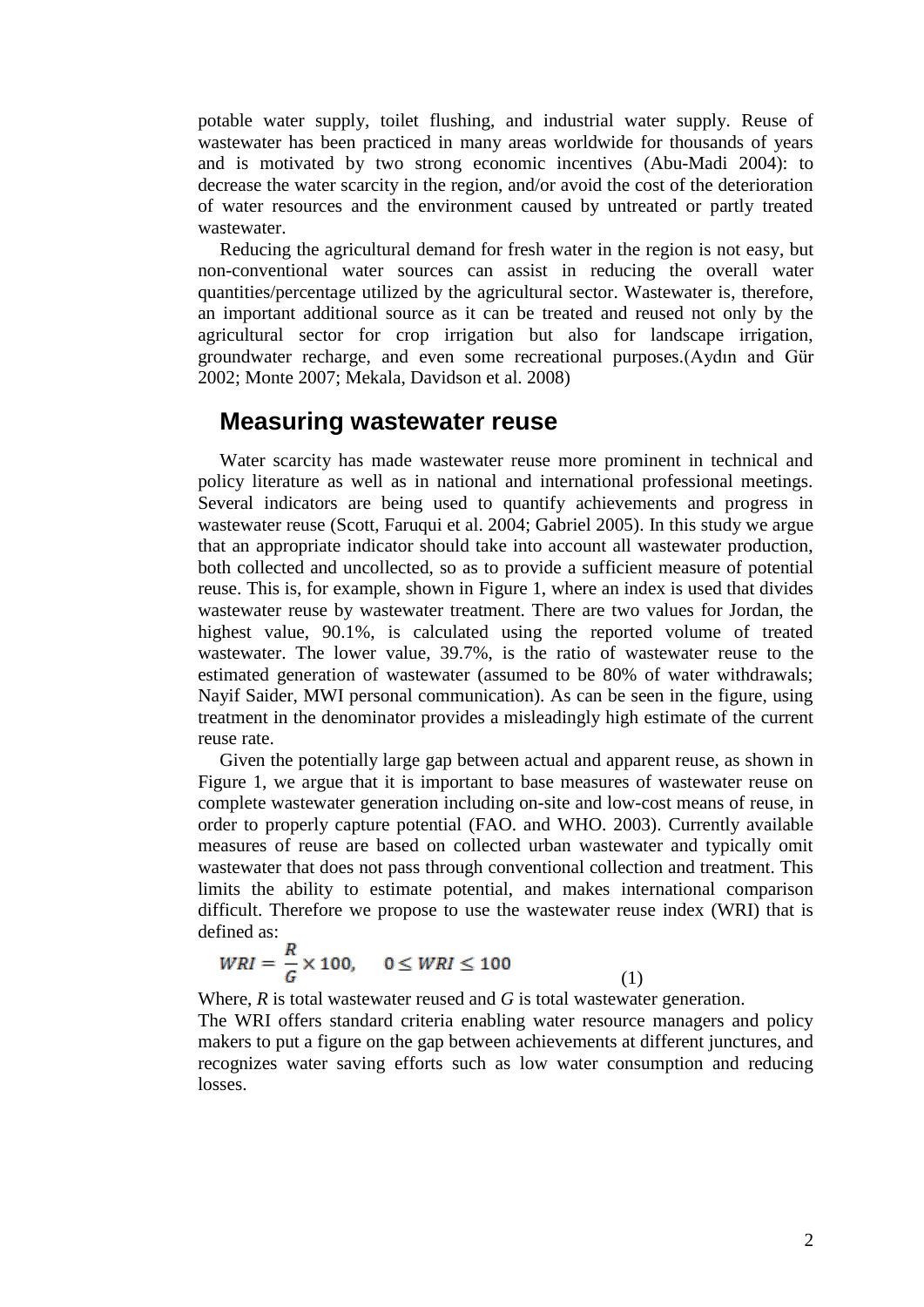

<span id="page-2-0"></span>Figure 1: Wastewater reuse as percentage of treatment in the MENA region, 2003-2007 (Data from AQUASTAT, accessed 16 December 2008)

In the following, all quantities are listed in MCM/year. The relevant variables are as follows:

Since the wastewater generation in Jordan is considered 80% of the water distributed to the municipals, then:

×

$$
G = 80\% \times water\ distributed
$$
  
\n
$$
C = \frac{x \times G}{100} \quad (2)
$$
  
\n
$$
T = \frac{y \times C}{100} \quad \dots (3)
$$
  
\n
$$
R = \frac{z \times T}{100} \gg R = \frac{(x \times y \times G)}{(10^4)} \quad (4)
$$
  
\n
$$
WRI = f(R, G)
$$
  
\n
$$
WRI = \frac{R}{G} \times 100 = \frac{(x \times y \times G)}{(10^4)} \times 100 \quad \dots (5)
$$
  
\n
$$
WRI = \frac{z \times T}{100 \times G} \times 100 = \frac{z \times T}{G} = \frac{z \times (y \times C)}{100 \times G} = \frac{z \times y \times (x \times G)}{G \times 10^4} = \frac{z \times y \times x}{10^4}
$$
  
\n
$$
WRI = \frac{R}{G} \times 100 = \frac{z \times y \times x}{10^4} \quad , \quad 0 \le WRI \le 100
$$
  
\nSo  
\n
$$
WRI = 34.83\%
$$

The resulting estimates for the WRI are shown in Table 1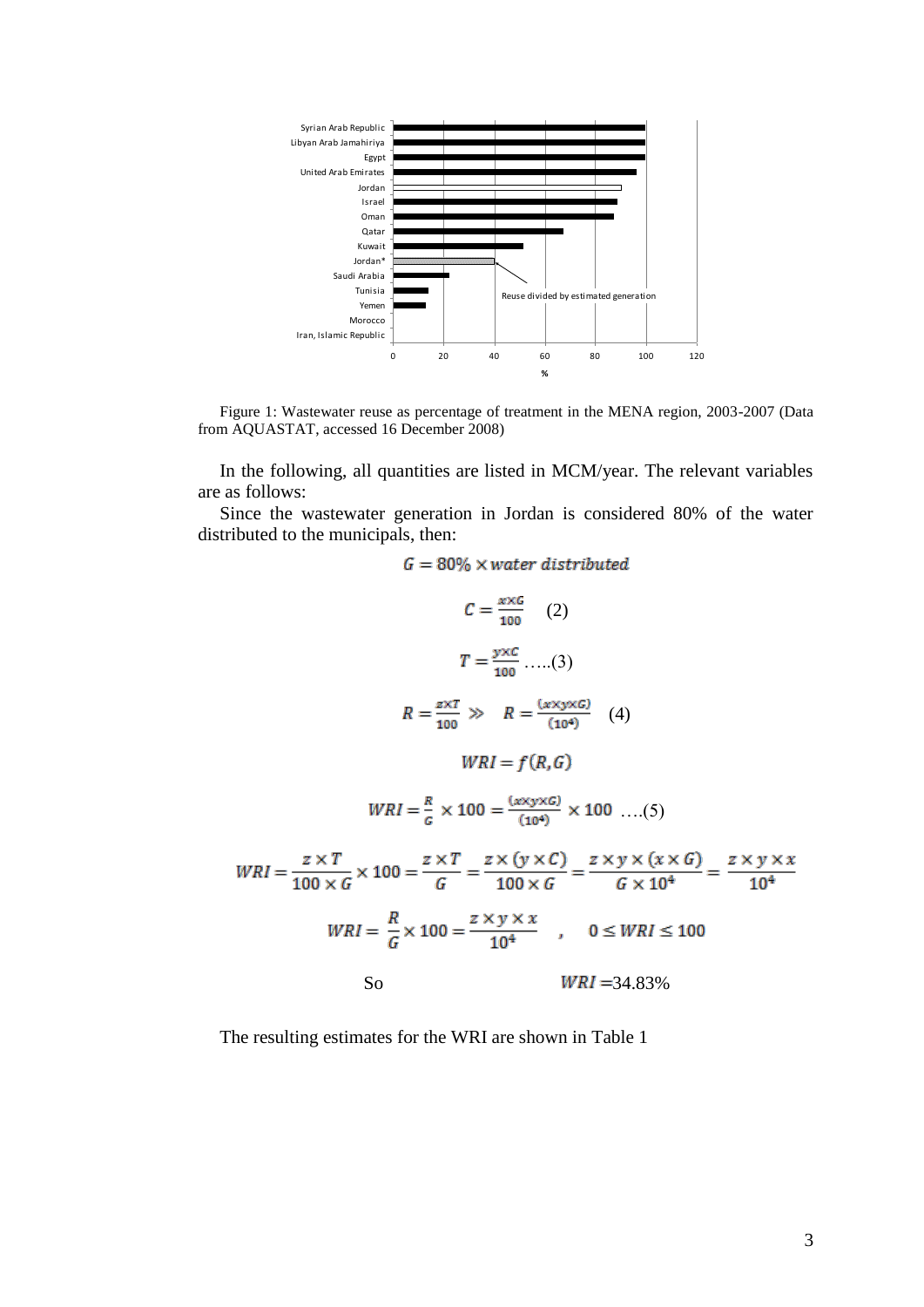|        | Values                                           | 2004   | 2005    | 2006   | 2007   | 2006   |
|--------|--------------------------------------------------|--------|---------|--------|--------|--------|
| Symbol |                                                  |        |         |        |        | For JV |
| G      | Total wastewater generation (MCM)                | 220.62 | 225.6   | 229.04 | 240.7  | 200.4  |
| C      | Amount of wastewater collected (MCM)             | 101.79 | 107.364 | 110.91 | 113.8  | 103.5  |
| T      | Amount of wastewater treated (MCM)               | 74.2   | 78.99   | 86.79  | 77.87  | 79.49  |
| R      | Amount of wastewater reused (MCM)                | 67     | 72      | 79.778 | 90.97  | 72.69  |
| X      | Collection as percentage of total production (%) | 46.14% | 47.59%  | 48.42% | 47.29% | 64%    |
| Y      | Treatment as percentage of total collection (%)  | 72.90% | 73.57%  | 78.25% | 68.41% | 77%    |
| Ζ      | Reuse as percentage of total treatment (%)       | 90.30% | 91.15%  | 91.92% | 116.8% | 91%    |
|        | Water Reuse Index (%)                            | 30.40% | 31.92%  | 34.83% | 37.79% | 45%    |

#### Table 1: WRI data ,(MWI 2007)

The WRI for all of Jordan in 2006 was 34.8 % while it was 45% at the Jordan Valley research area. It is clear that the WRI is quite low in Jordan, even though there is a slight increase in subsequent years, as shown in Table 1. We observe that important efficiency gains can be obtained in the production of reused waste water as currently only 50 per cent of the total generated wastewater is being collected, of which 25 per cent is lost in the process. In general the following measures are recommended to increase the efficiency of the process:

- (i) more dwellings would need to be connected to the sewer system. Currently approximately 61% of dwellings in Jordan (MWI 2007) are connected to the sewer network system, while the rest of dwellings are disposed of in cesspools.
- (ii) Decentralized WWT could help to increase reuse since many rural areas and some cities have no WWTP due to hilly terrain and lack of investment and there is some unaccounted loss from the network.
- **(iii)** Finally, reduce the high evaporation from the stabilization pond and lagoons at the WWTP.

#### **International comparison**

Because of a paucity of international data, it is difficult to carry out a true international comparison for the indicator we are proposing. As is clear from the method used here, if sensible estimates of wastewater generation can be constructed, then it is possible to improve on the estimates of wastewater generation and use those for a preliminary comparison. The discussion in this section will use the measures that have been adopted in the resources cited.

In the Middle East there is a significant increase in water reuse to meet an ultimate objective of reusing 50 to 70 percent at least of the total wastewater volume (EPA 2004). In Israel during the drought year of 1990-91, agricultural allocations were severely cut and the proportion of wastewater reuse (which constituted a safe supply) rose to over 24 percent of total allocations (Shelef and Azov 1996). In normal years, Israel reuses more than 65% of its total domestic sewage production (Friedler 2001). Some nations evaluate reuse through the comparison of water reuse potential with total water use. In the United States, municipal water reuse accounted for 1.5% of total freshwater withdrawals in 2000. In Tunisia, recycled water accounted for 4.3% of available water resources in 1996. In Israel, it accounted for 15% of available water resources in the year 2000. The volume of treated wastewater compared to irrigation water resources is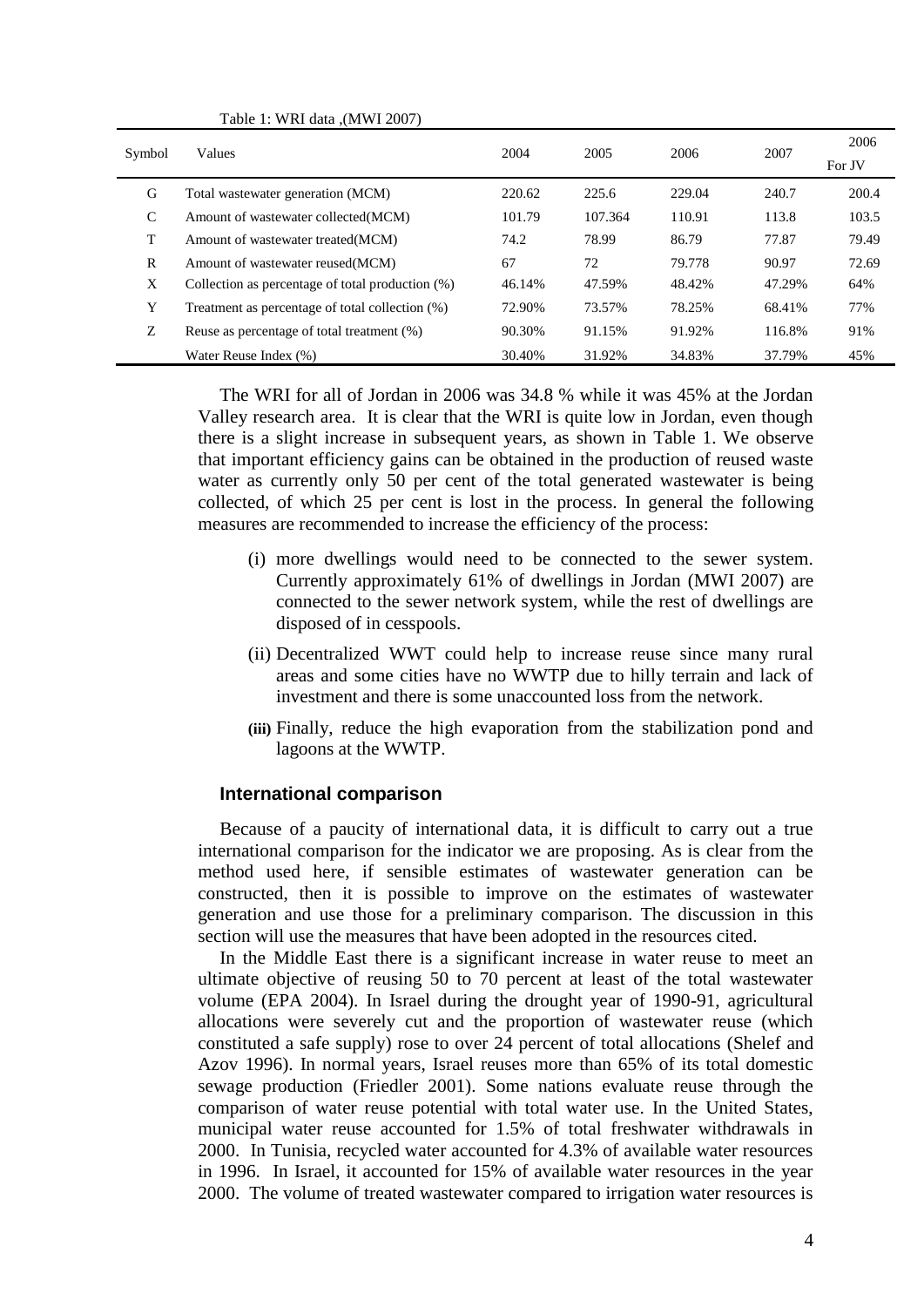7% in Tunisia, 8% in Jordan, 24% in Israel, and 32% in Kuwait. Approximately 10% of the treated effluent is being reused in Kuwait, 20-30% in Tunisia, 85% in Jordan, and 92% in Israel (G. Kamizoulis, A. Bahri et al. 1999).

## **Wastewater and Reuse in Jordan**

In Jordan, the agricultural sector consumes around 64% of available water per year with one-third of this amount consumed in the Jordan Valley, of which about 50% is reclaimed water (TWW). All in all, agriculture consumes less than 20% of the total amount of freshwater available in the Jordan Valley [\(Table 2\)](#page-4-0). Of the 22 WWTPs in Jordan only three receive TWW (Annex, [Table 2\)](#page-4-0) from septic tanks and not through the wastewater network.. In 2006 the total effluent was 87 MCM, of which 91.9% was reused by agriculture after mixing it with fresh water during its inflow in the wadis (blended water). Jordan wants to increase the amount of TWW by improving the sewer network since TWW is vital to the water balance, then reallocate the fresh water used in agriculture to domestic use (data Ministry of Water and Irrigation 2006/ 2007).

The effluent from the 22 operating WWTP in Jordan is used primarily for agriculture purposes in the immediate vicinity, while surplus TWW flows along wadis where it either evaporates or is captured in water bodies like dams and ponds. It is known that farmers alongside the wadis are illegally pumping the effluent to irrigate their crops thwarting the intended destination and intended reuse of that water. However, the volumes of these illegal flows are unknown.

| $\frac{1}{2}$              |          |         |                |         |
|----------------------------|----------|---------|----------------|---------|
|                            | Ground   | Surface | Treated        |         |
|                            | Water    | water   | Wastewater     | Total   |
| <b>Demand Requirements</b> |          |         | <b>MCM</b>     |         |
| Domestic                   | 214.0007 | 79.75   | $\Omega$       | 293.751 |
| Rural area                 | 0.745    | 7       |                | 7.745   |
| Industry & Remote Areas    | 44.894   | 3.527   | $\overline{0}$ | 48.421  |
|                            |          |         |                |         |
| Agriculture                | 244.81   | 176.366 | 90.97          | 512.146 |
| Agriculture (High land)    |          | 77.46   |                | 77.46   |
|                            |          |         |                |         |
| <b>Total Supply Demand</b> | 504.4497 | 344.103 | 90.97          | 939.523 |
| <b>Actual Demand</b>       |          |         |                | 1512    |
| Deficit                    |          |         |                | 572.477 |

<span id="page-4-0"></span>Table 2: Water supply for different sector and the actual demand, Ministry of Water and Irrigation data (2006/ 2007)

In the year 2006, the amount of water supplied was about 925 million cubic meters (MCM) while the actual demand was 1512 MCM, the municipal uses represented around 32 %, irrigation around 63 %, and industrial uses around 5% of the total consumption. According to MWI assumption "the wastewater (WW) generated is assumed to be  $80\%$  of the total volume" that mean (WWG = 230 MCM/year) with only approximately 111 MCM reaching the WWTP. Several reasons are cited for this loss the most important being that only approximately 61% of the total households are connected to the sewer system. This means that approximately 39 % of Jordanian households are not connected to the sewer network system. In other words, there is a considerable amount of the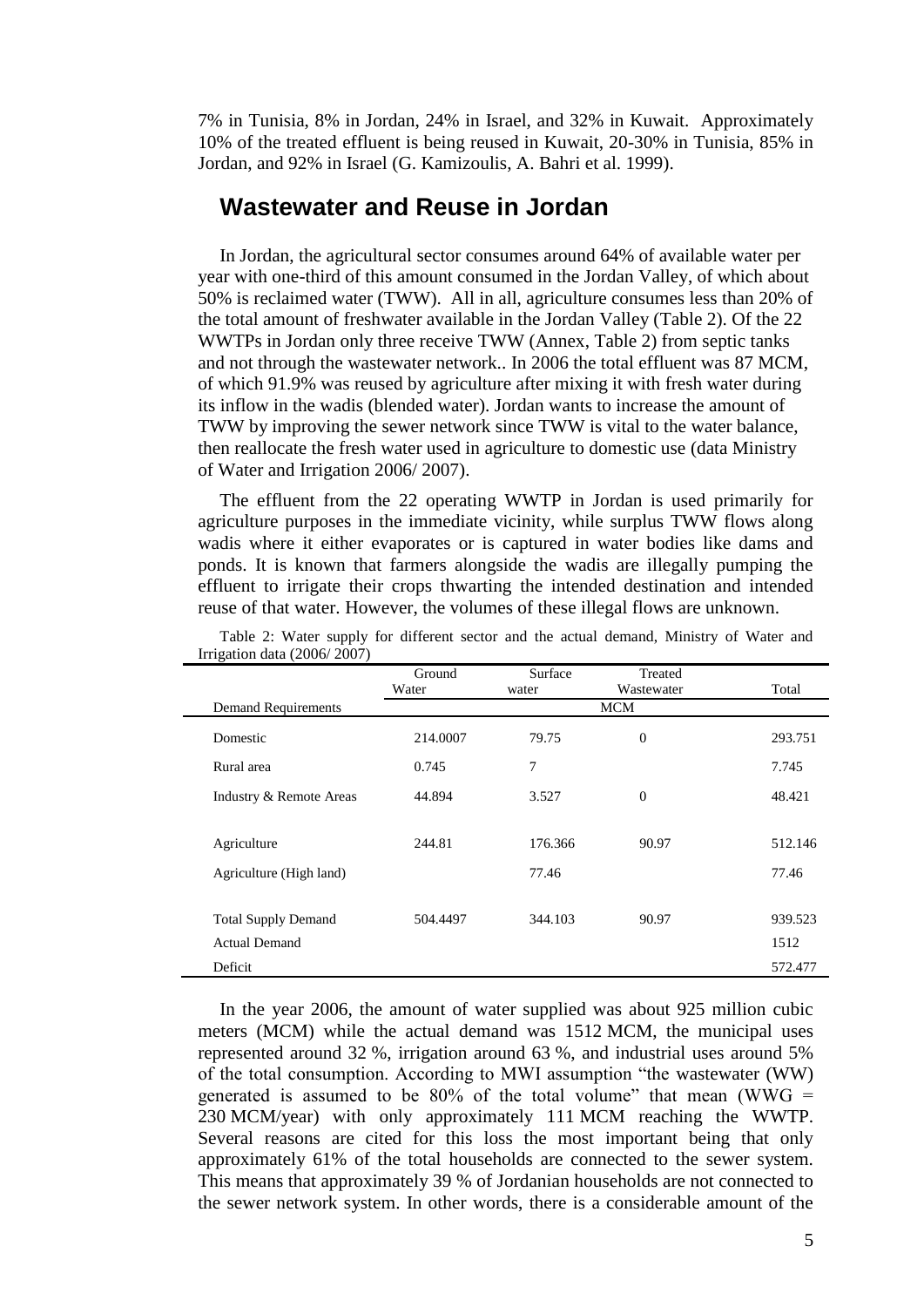influent lost without recycling or reuse. Most of the non-connected households depend on cesspools, which can lead to groundwater contamination.

#### **Irrigated area in the JV:**

The Jordanian Highland consumes around 300 MCM of fresh ground water per year for irrigation, whereas total consumption per year in the Jordan Valley is 220 MCM of which only approximately 100 MCM is fresh water. That means that the Jordan Valley uses approximately 42 % of the total available fresh water for irrigation purposes while 58% of the total fresh water is consumed in the Highland. The Jordan Valley consumes almost 90 MCM freshwater and 90 MCM treated wastewater. The Middle Jordan Valley consumes nothing of the available fresh water totally depending on blended water.

The objective of this study is to quantify the gap between achievements in wastewater reuse and real consumptions so as to provide a better insight into the problem of reuse efficiency, through using the wastewater reuse index (WRI). We argue that this index provides a clear picture of the quantities of influents and effluents, as well as the potential reuse of effluents presently.

Generally there are two types of WWTPs in Jordan; one is the centralized WWTP recognised as a governmental institution, while the other is the decentralized WWTP such as those installed at airports, universities and private companies. There are 22 governmental (87 MCM in 2006) and 23 private

WWTPs (less than 3 MCM in 2006) [\(Figure 2\)](#page-5-0).

Governmental WWTPs receive sewage water from the public sewage network system that fall under the Water Authority of Jordan (WAJ) jurisdiction. Private WWTPs handle wastewater drained from local premises with no connection to the public network and are not part of the WAJ mandate.

At this paper only the centralized governmental WWTPs was considered due to the fact that it has a significant mandate to treat and reuse effluent compared to the effluents from the decentralized (private) WWTPs.



Figure 2: Centralized and decentralized WWTP in Jordan.

#### <span id="page-5-0"></span>**Sewage System in Jordan**

There are 39% of households using private cesspools for discharging sewage water, which indicates a huge deviation in the share of dwellings connected to the public sewage network system among the governorates. The highest percent of connection (80 %) is in Amman governorate whereas the Karak governorates have the lowest percent (13 %). The Amman Governorate, which receives the biggest share of municipal potable water (more than 40 %), has almost 78 % of its dwellings connected to the public sewage network system (Annex, [Table 5\)](#page-11-0).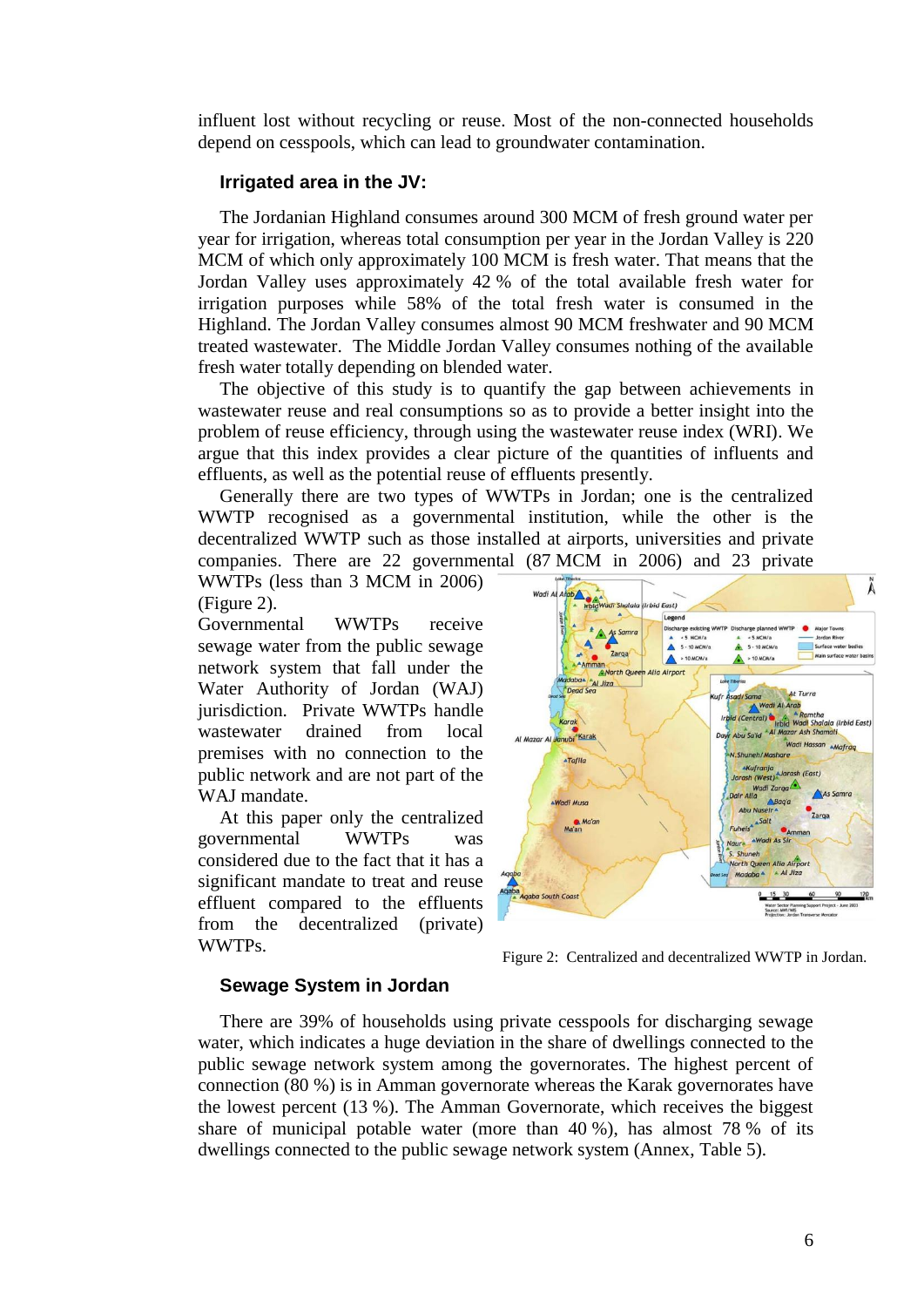#### **Influents and effluents of WWTP's**

The total municipal water distribution for domestic use according to the data of MWI was approximately 286.3 MCM in 2006; as shown in (Annex, [Table 7\)](#page-13-0), where approximately 110.9 MCM was received as influents at the WWTPs.

Meanwhile, the MWI assumes that 80 % (or 229 MCM) of domestic water will be generated as wastewater this assumption by the ministry was made during mid of eighties. This means 48.42% of the generated wastewater from domestic uses does not reach WWPs due to the following reasons:

- (i) Approximately 61% of dwellings (Annex, [Table 6\)](#page-12-0) in Jordan are connected to the sewer network system, while the remaining use cesspools;
- (ii) Some municipal water is lost to illegal water abstraction;
- (iii)Technical loses due to leakage in the water supply networks estimated around 25-40%, according to WAJ; and,
- (iv)Percolation of cesspools to groundwater (40% of the dwellings drain their wastewater into cesspools).

It is estimated that the total amounts of wastewater subject to deep percolation to groundwater are significant, due to the above reasons. In the long term this could cause serious groundwater contamination.

As'samra WWTP receives a 73.8% of the total amount of influents and is the largest WWTP in Jordan and even of the Middle East; Al Zarqa and Amman are its largest suppliers [\(Table 7\)](#page-13-0). The effluent of this WWTP is also the main supplier of reclaimed water for the King Talal Reservoir (KTR) that is used for the agricultural sector in the JV.

#### *Effluents Outlet*

The net effluents [\(Table 8\)](#page-14-0) refer to the actual effluent passing through the WWTPs and equal the gross effluent of each WWTP minus the amount of water consumed by agriculture at the premises and vicinities of the WWTPs (licensed consumption).

There is a significant amount of effluents that come from Assamra, Baq'a, Wadi Arab

<span id="page-6-0"></span>and Irbid as can be seen from [\(Table 8\)](#page-14-0), but only effluents coming from Assamra and Baq'a are used in irrigation. This means that approximately 6 MCM per year Figure 3: Development's area in JV

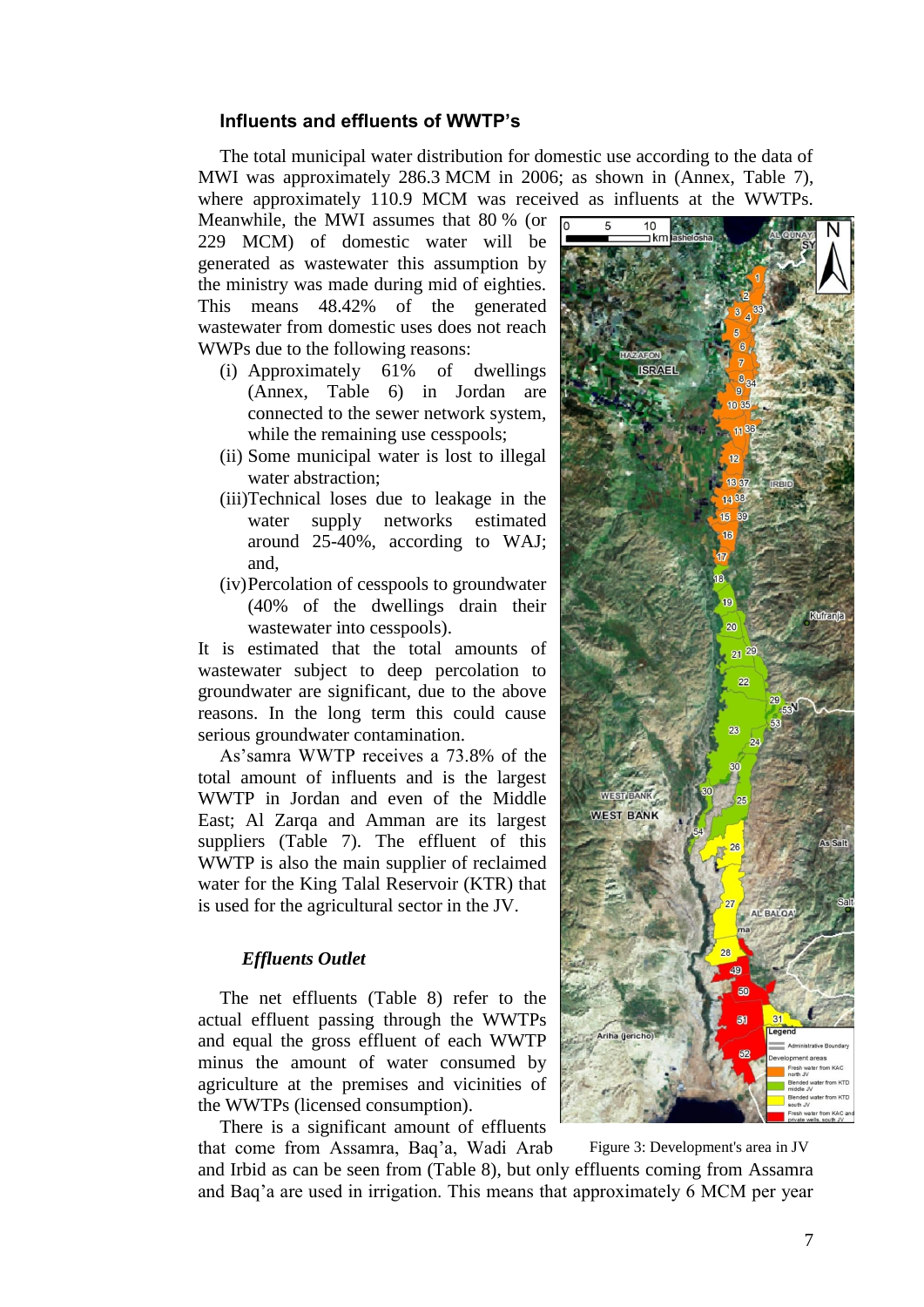is not utilized; the effluent from North treatment plant like Irbid has poor quality and is rejected for use in the Jordan River.

There are three dams (King Talal Reservoir (KTR), Shu'aeb, and Kafrain) that receive effluents from some WWTP. Since these effluents run through wadis and are mixed with fresh surface water it becomes blended water. All amounts of water stored in these dams are designated for agricultural use in the Jordan Valley. The total effluent water draining into these dams is around 58 MCM annually, of which 55 MCM is received by KTR alone. KTR is considered a vital water source for agriculture sustainability in the middle Jordan Valley, since it is the principal recipient of effluents (53 MCM /year) mainly from As'samra, Baq'a, Jerash and Abu-Nusier WWTP's. In addition, many springs and stormwater runoff accumulate into KTR.

Farmers at the middle Jordan Valley depend entirely on the KTR as a source of irrigation water, and they do not receive any surface water from King Abdulla Canal (KAC). Furthermore, they have to share this limited resource with new development areas (DAs) recently connected to the KTR system (DA 19, 20, 21) [\(Figure 3\)](#page-6-0)

In addition, farmers alongside Wadi Al-Zarqa' use TWW for uncontrolled cultivation. No data and relevant information about the cultivated areas along wadi Zarqa, crop pattern, and the actual consumption of water amounts is presently available.

| Dam        | <b>WWT</b><br>Plant<br>feed<br>dam | <b>Effluent of WWT Plant</b><br>(MCM/Year) |
|------------|------------------------------------|--------------------------------------------|
| <b>KTR</b> | As'samra                           | 49.65                                      |
|            | Baq'a                              | 3.59                                       |
| Total      |                                    | 53.24                                      |
| Shu'aeb    | Salt                               | 1.42                                       |
|            | Fuhais                             | 0.61                                       |
| Total      |                                    | 2.03                                       |
| Kafrain    | Wadi Al-Seer                       | 1.05                                       |
|            | Total effluents (MCM/Year)         | 56.32                                      |

Table 3: Effluents of WWT Plants flowing into dams, (MWI 2007)

#### **Wastewater Reuse**

The collected wastewater must be treated to adjust its quality to the following end-users: irrigation, artificial recharge, potable water supply, toilet flushing, and industrial water supply. Reuse of wastewater has been practiced in many areas worldwide for thousands of years.

#### *Reuse for agricultural irrigation*

In most cases it is used for unrestricted irrigation. Reclaimed wastewater can be used for all crops even those consumed raw or uncooked. The reuse of WW in agriculture has been practiced worldwide in developed and development countries such as in Australia, Federal Republic of Germany, India, Mexico, Tunisia, China, Guatemala, India and United States of America (Buechler, Mekala et al. 2006).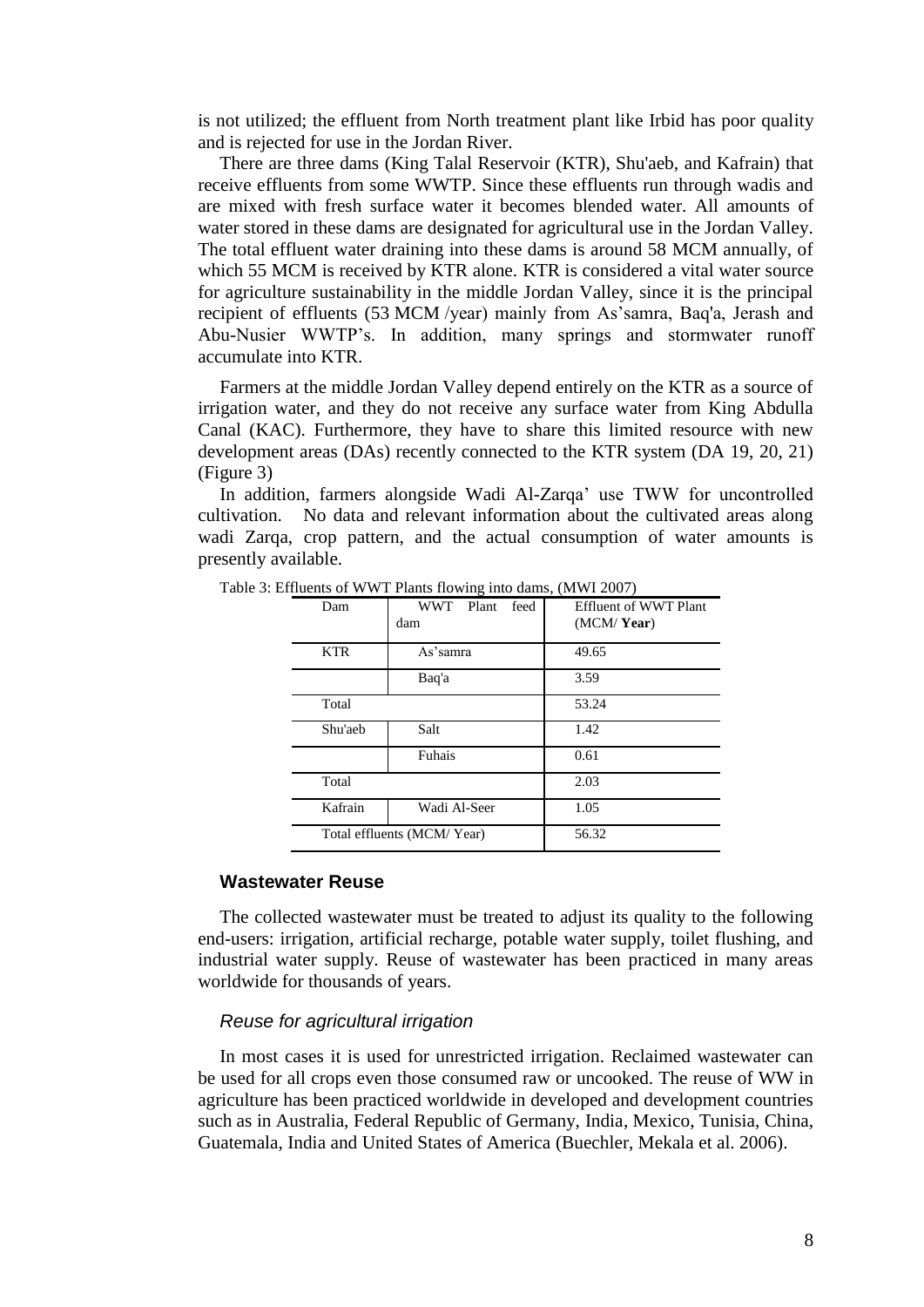

Figure 4: the Total Effluent versus actual reuse in Jordan between (2003- 2007) in MCM/year

Rural and suburban areas without large-scale wastewater collection and treatment systems commonly depend on septic systems. Wastewater is collected in a tank, and then distributed to the surrounding soil through perforated pipes. Septic systems work effectively only in very low density development. In higherdensity developments, septic systems can severely impair groundwater quality.

Compared to conventional systems (the centralized WWT), an alternative collection systems such as adapting new technologies is less expensive and require less excavation. Reduced excavation means that less polluting sediment is disturbed into streams. This alternative sewer system tends to resist leakage better than conventional gravity collection systems.

This can lead to an increased amount of treated wastewater in Jordan through applying new technologies such as decentralized wastewater treatment system (On-site and/or cluster system used to collect, treat, and disperse or reclaim wastewater from a small community or service area.) or by using composting toilet systems (a technology that uses a biological process to degrade human waste into a humus-like end product, sometimes called biological toilets, dry toilets and waterless toilets) that contain and control the composting of excrement, toilet paper, carbon additive, and, optionally, food wastes. Unlike a septic system a composting toilet system relies on unsaturated conditions (material cannot be fully immersed in water), where aerobic bacteria and fungi break down wastes, just as they do in a yard waste composter. Sized and operated properly, a composting toilet breaks down waste to 10 to 30 percent of its original volume. The resulting end-product is a stable soil-like material called "humus", which legally in other countries such as United States must be either buried or removed by a licensed seepage hauler. In other countries, humus is used as a soil conditioner on edible crops. The primary objective of the composting toilet system is to contain, immobilize or destroy organisms that cause human disease (pathogens), thereby reducing the risk of human infection to acceptable levels without contaminating the immediate or distant environment and harming its inhabitants. A secondary objective is to transform the nutrients in human excrement into fully oxidized, stable plant-available forms that can be used as a soil conditioner for plants and trees. So that means it will be directly used at the area surrounding for house garden and agriculture.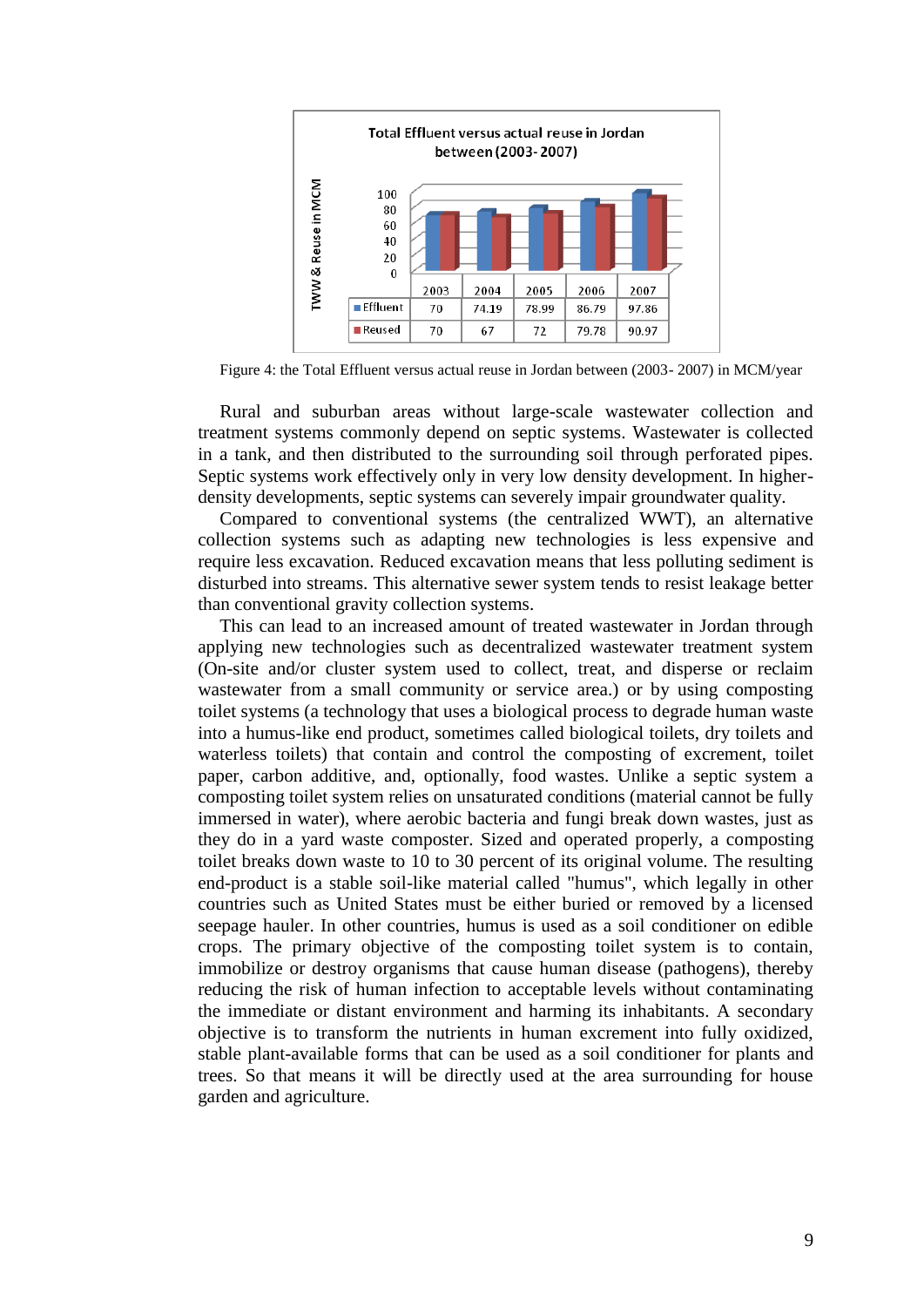## **Conclusion and Recommendation**

In this paper we introduced a wastewater reuse index (WRI) which is defined as the ratio of actual wastewater reused to total generated wastewater. Arguing that WRI can better reflect the potential of wastewater reuse of a country compared with the more generally used indicator which is defined as the ratio of reuse to total treatment, since it is of limited use for policy decisions as it cannot reflect potentialities of waste water use.

Representing Jordan as a case study, we argue that the wastewater reuse index is a useful measure for estimating the potential for wastewater reuse and that it can be used for policy guidance. We observed that the WRI in Jordan increased steadily from 30%-38% between 2004 and 2007. As such the WRI indicates that there is considerable scope for expanding wastewater reuse, which prompted a more detailed look at the constraints on wastewater treatment and reuse in different areas in the study area within the Jordan Valley. The appropriate approach to increasing wastewater treatment depends on local conditions. In some cases the appropriate response is to increase the connection of dwelling to sewer system. In others, particularly in hilly or rural areas, a better option is to adopt technology such as composting toilet or decentralized wastewater treatment plant.

The decentralized approach to wastewater collection and treatment offers a new means of addressing wastewater management. Common to all of these options is on-site wastewater treatment by means of low-cost treatment systems, combined with direct use the treatment products (water, compost, and biogas). This approach can sustainably meet wastewater management requirements.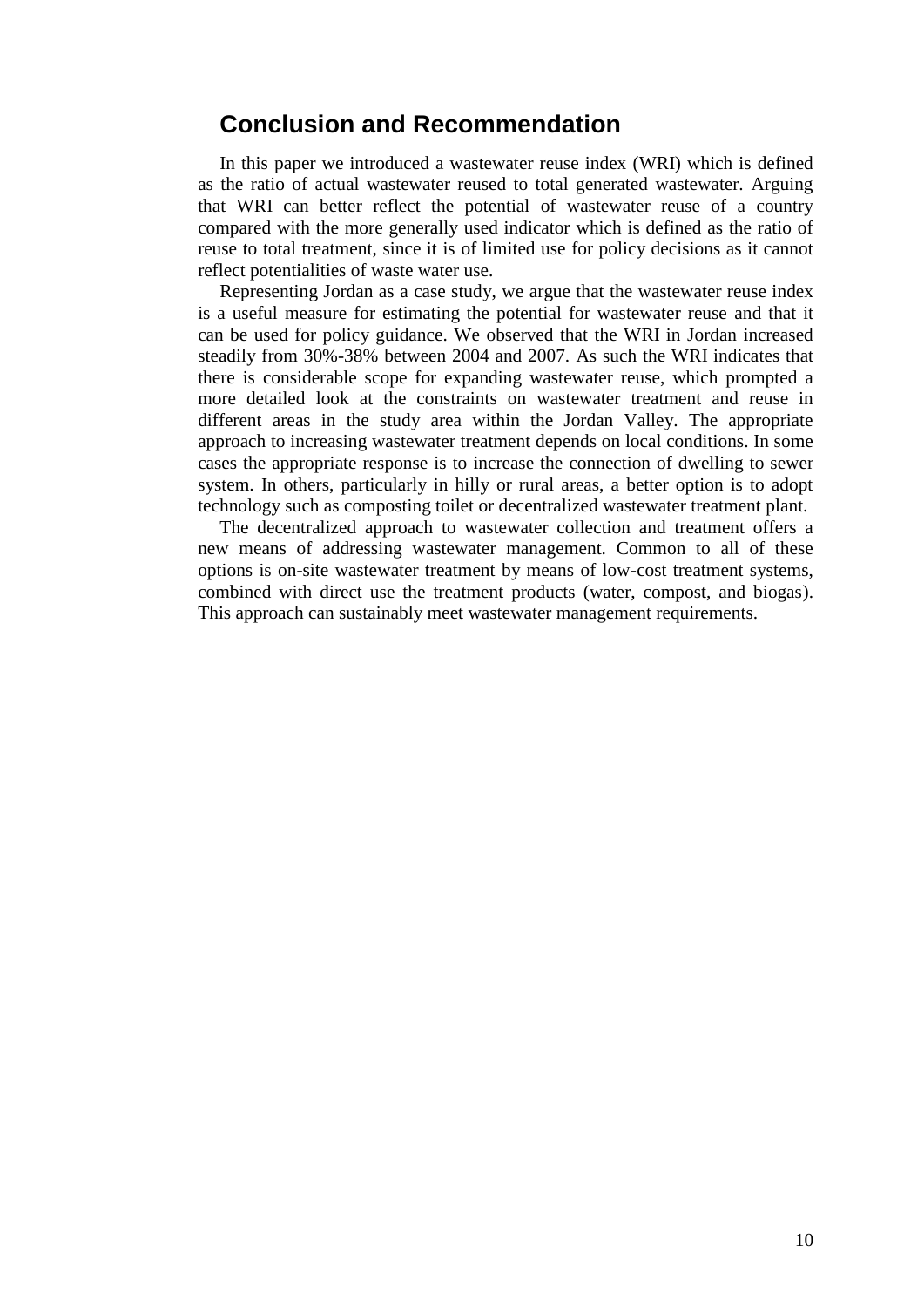## **References:**

Abu-Madi, M. (2004). Incentive Systems for Wastewater Treatment and Reuse in Irrigated Agriculture in the MENA Region: Evidence from Jordan and Tunisia. TU Delft / UNESCO-IHE Delft. Delft, Delft University. **PhD:** P.250.

Aydın, M. E. and K. Gür. (2002). "Using Reclaimed Municipal Wastewater for Irrigation ", 2008, fro[m http://www.toprak.org.tr/isd/can\\_38.htm#sayfa.](http://www.toprak.org.tr/isd/can_38.htm#sayfa)

Buechler, S., G. D. Mekala, et al. (2006). Wastewater Use for Urban and Peri-urban Agriculture. CITIES FARMING FOR THE FUTURE -Urban Agriculture for Green and Productive Cities. R. v. Veenhuizen, IIRR/RUAF/IDRC P. 223.

EPA (2004). Guidelines for Water Reuse. EPA/625/R-04/108. Washington, DC, U.S. Environmental Protection Agency- Municipal Support Division Office of Wastewater Management Office of Water**:** P.478.

FAO. and WHO. (2003). Expert Consultation for Launching the Regional Network on Wastewater Re-use in the Near East. Cairo, Food and Agriculture Organization of the United - Nations - Regional Office for the Near East and World Health Organization -Regional Office for the Eastern Mediterranean**:** P.160.

Friedler, E. (2001). "Water reuse -- an integral part of water resources management:: Israel as a case study." Water Policy **3**(1): 29-39.

G. Kamizoulis, A. Bahri, et al. (1999). WASTEWATER RECYCLING AND REUSE PRACTICES IN MEDITERRANEAN REGION: Recommended Guidelines, World Health Organization. Regional Office for the Eastern Mediterranean. Regional Center for Environmental Health Activities (CEHA). 25.

Gabriel, B. (2005). Wastewater Reuse. Wastewater Microbiology (Third Edition)**:** 589-607.

Mekala, G. D., B. Davidson, et al. (2008). A Framework for Efficient Wastewater Treatment and Recycling Systems. Working Paper 129, International Water Management Institute (IWMI**:** P.25.

Monte, M. H. F. M. d. (2007). Guidelines for Good Practice of Water Reuse for Irrigation: Portuguese Standard NP 4434 Wastewater Reuse–Risk Assessment, Decision-Making and Environmental Security. Netherlands, Springer Netherlands. **2007:** P. 253-265.

MWI (2006). Data Base. J. V. Authority, Ministry of Water and Irrigation - Amman, Jordan.

MWI (2007). Data base for ministry of water and irrigation, Ministry of water and irrigation - Amman, Jordan.

Scott, C., N. Faruqui, et al. (2004). Wastewater Use in Irrigated Agriculture: Coordinating the Livelihood and Environmental Realities, International Water Management Institute (IWMI), International Development Research Centre (IDRC) ,International Water Management Institute (IDRC).

Shelef, G. and Y. Azov (1996). "The coming era of intensive wastewater reuse in the Mediterranean region." Water Science and Technology **33**(10-11): 115-125.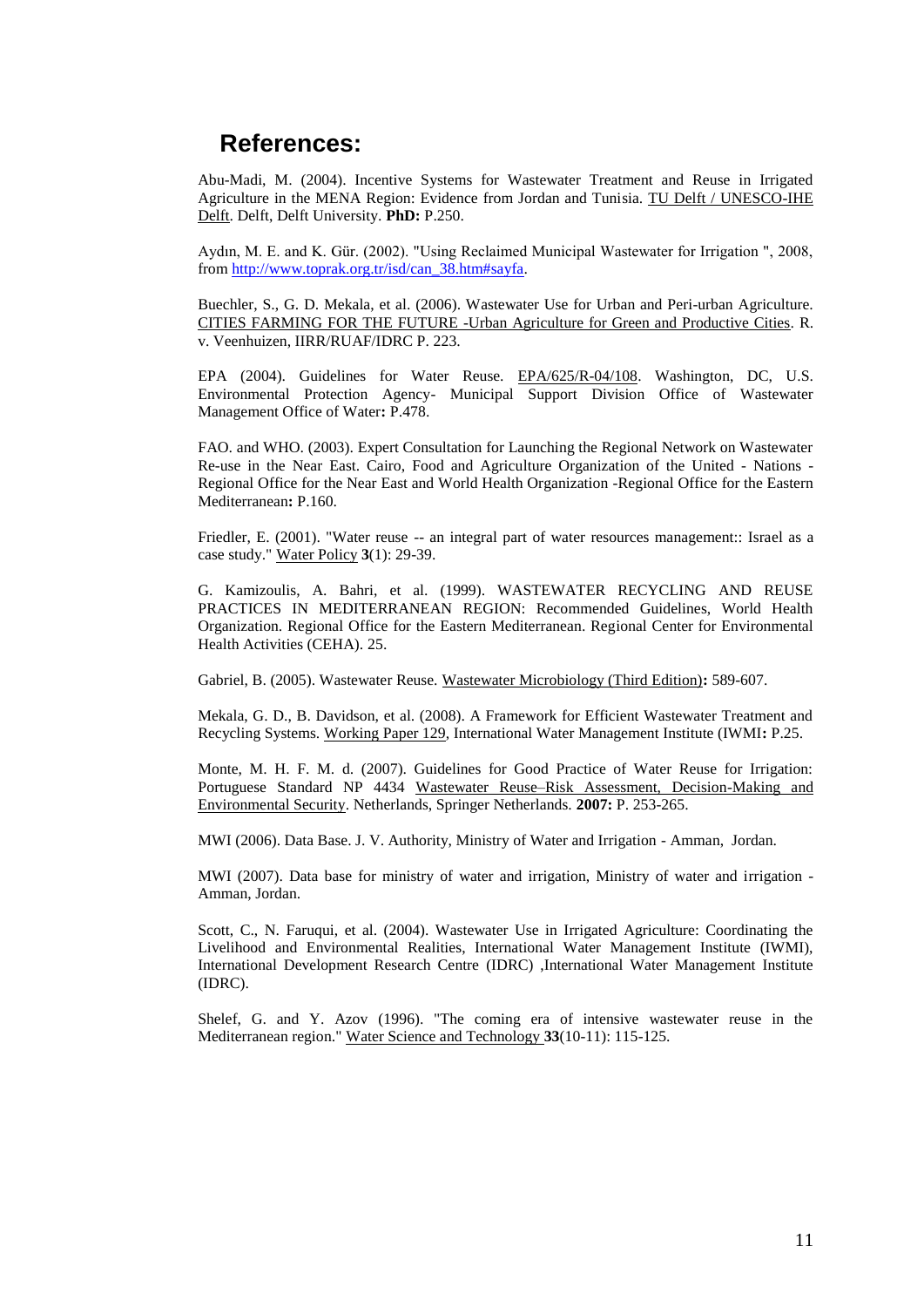#### Annexes:

Table 4: the total effluent from WWTP and the actual amount of WWT reused in 2006(MWI 2006)

|                     |            | Actual   |                              |            | Actual   |
|---------------------|------------|----------|------------------------------|------------|----------|
|                     | Effluent   | reuse    |                              | Effluent   | reuse    |
| WWTP's              | <b>MCM</b> |          | WWTP's                       | <b>MCM</b> |          |
| AS-SAMRA            | 58.775     | 58.775   | <b>TAFILA</b>                | 0.333      | 0.125    |
| AOABA               | 4.921      | 4.921    | WADI AL SEER                 | 0.892      | 0.892    |
| RAMTHA W.S.P        | 1.23       | 1.23     | <b>FUHIS</b>                 | 0.577      | 0.577    |
| <b>MAFRAO W.S.P</b> | 0.636      | 0.636    | WADI ARAB                    | 3.516      | $\theta$ |
| <b>MADABA W.S.P</b> | 1.493      | 1.493    | WADI HASSAN                  | 0.388      | 0.388    |
| MA'AN W.S.P         | 0.862      | 0.862    | WADI MOUSA                   | 0.631      | 0.631    |
| <b>IRBID</b>        | 2.235      | $\Omega$ | TALL – MANTAH                | 0.091      | $\Omega$ |
| <b>JERASH</b>       | 1.179      | 1.179    | <b>AKADEER</b>               | 1.152      | 1.152    |
| <b>KUFRANJA</b>     | 1.058      | 1.058    | <b>AL-LAJJOUN</b>            | 0.232      | $\Omega$ |
| <b>ABU-NUSIER</b>   | 0.808      | 0.08     | TOTAL M.C.M<br>(per<br>year) | 86.787     | 79.778   |

<span id="page-11-0"></span>Table 5: Municipal water consumption for each governorate in Jordan (MWI , 2006)

|                   | 2004         | 2005        | 2006          | Consumption 2006 |
|-------------------|--------------|-------------|---------------|------------------|
| Governorate       | $m^3$ /year  |             |               | $\%$             |
| Amman             | 118,536,066  | 119,869,739 | 121,953,318   | 42.6             |
| El Zarqa          | 37,687,744   | 38,447,913  | 40,324,912    | 14.08            |
| <b>IRBID</b>      | 32,754,703   | 34,376,280  | 34, 195, 729  | 11.94            |
| <b>MAFRAO</b>     | 16,903,277   | 17,482,806  | 17,604,297    | 6.15             |
| El Balqa          | 20, 177, 343 | 21,274,250  | 21,168,767    | 7.39             |
| KARAK             | 11,030,435   | 11,023,232  | 11,466,121    | $\overline{4}$   |
| <b>TAFILA</b>     | 3,070,173    | 3,496,374   | 3,705,131     | 1.29             |
| <b>MA'AN</b>      | 7,068,872    | 7,107,804   | 7,452,019     | 2.6              |
| JERASH            | 4,362,633    | 4,081,985   | 4,135,507     | 1.44             |
| <b>AL-LAJJOUN</b> | 3,101,994    | 3,649,708   | 3,643,033     | 1.27             |
| <b>MADABA</b>     | 6,057,704    | 6,172,765   | 6,369,242     | 2.22             |
| AQABA             | 15,020,565   | 15,012,503  | 14,285,763    | 4.99             |
| Total             | 275,771,509  | 281,995,359 | 286, 303, 839 |                  |

Source: Ministry of water and Irrigation(MWI) , Water Authority of Jordan (WAJ)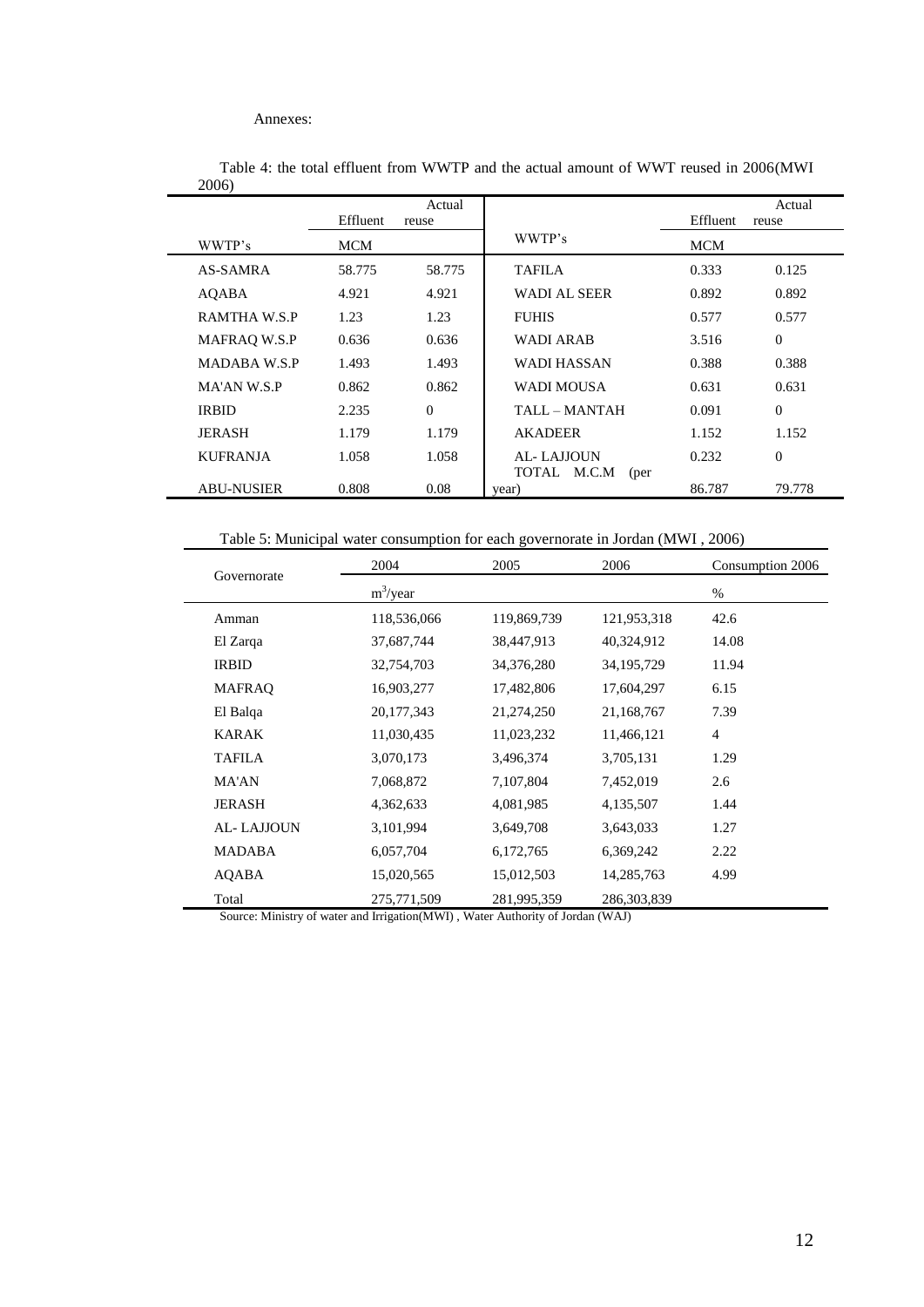| WAJ Directorate | Total<br>Subscribers to water | Total Subscribers to<br>sanitation | Served % Per<br>Directorate | Served<br>Governorate | $\%$ | Per |
|-----------------|-------------------------------|------------------------------------|-----------------------------|-----------------------|------|-----|
| Amman           | 409222                        | 328230                             | 80%                         | 80%                   |      |     |
| Irbid           | 78840                         | 41581                              | 53%                         |                       |      |     |
| Al Kourah       | 11475                         | $\boldsymbol{0}$                   | $0\%$                       |                       |      |     |
| Al Ramth        | 11466                         | 4917                               | 43%                         |                       |      |     |
| Bani Kinanah    | 10726                         | $\overline{c}$                     | $0\%$                       |                       |      |     |
| Bani Obiead     | 15644                         | 5093                               | 33%                         |                       |      |     |
| North Ghor      | 10768                         | $\boldsymbol{0}$                   | $0\%$                       | 37%                   |      |     |
| Al Zraqa        | 83483                         | 57675                              | 69%                         |                       |      |     |
| Al Risyafa      | 33398                         | 25580                              | 77%                         | 71%                   |      |     |
| Maádaba         | 15352                         | 7336                               | 48%                         |                       |      |     |
| Theiban         | 4388                          | $\overline{c}$                     | 0%                          | 37%                   |      |     |
| Al Salt         | 21662                         | 11765                              | 54%                         |                       |      |     |
| Ain Albasha     | 16671                         | 14399                              | 86%                         |                       |      |     |
| Al Fuhis        | 5215                          | 4290                               | 82%                         |                       |      |     |
| South Shouna    | 6082                          | $\boldsymbol{0}$                   | $0\%$                       |                       |      |     |
| Maadi           | 6207                          | $\boldsymbol{0}$                   | $0\%$                       | 55%                   |      |     |
| Al Karak        | 16238                         | 4340                               | 27%                         |                       |      |     |
| Ghor Al safi    | 3856                          | $\boldsymbol{0}$                   | 0%                          |                       |      |     |
| Al Qaser        | 4978                          | $\overline{0}$                     | 0%                          |                       |      |     |
| South Mazar     | 9622                          | 45                                 | $0\%$                       | 13%                   |      |     |
| Al Tafila       | 11990                         | 2359                               | 20%                         | 20%                   |      |     |
| Maán            | 8939                          | 1900                               | 21%                         |                       |      |     |
| Wadi Mousa      | 6330                          | 2059                               | 33%                         |                       |      |     |
| Al Shoubak      | 2078                          | $\boldsymbol{0}$                   | $0\%$                       | 23%                   |      |     |
| Al Mafraq       | 25368                         | 4915                               | 19%                         |                       |      |     |
| North Badia     | 7712                          | $\theta$                           | 0%                          | 15%                   |      |     |
| Ajloun          | 15202                         | 4739                               | 31%                         | 31%                   |      |     |
| Jarash          | 20882                         | 7252                               | 35%                         | 35%                   |      |     |
| Al Aqaba        | 23275                         | 16904                              | 73%                         | 73%                   |      |     |
| Total           | 897069                        | 545383                             | 61%                         | 61%                   |      |     |

<span id="page-12-0"></span>Table 6:. Total Subscribers to water and sanitation system in Jordan, 2006(MWI 2006).

Source: MWI /WAJ, 2008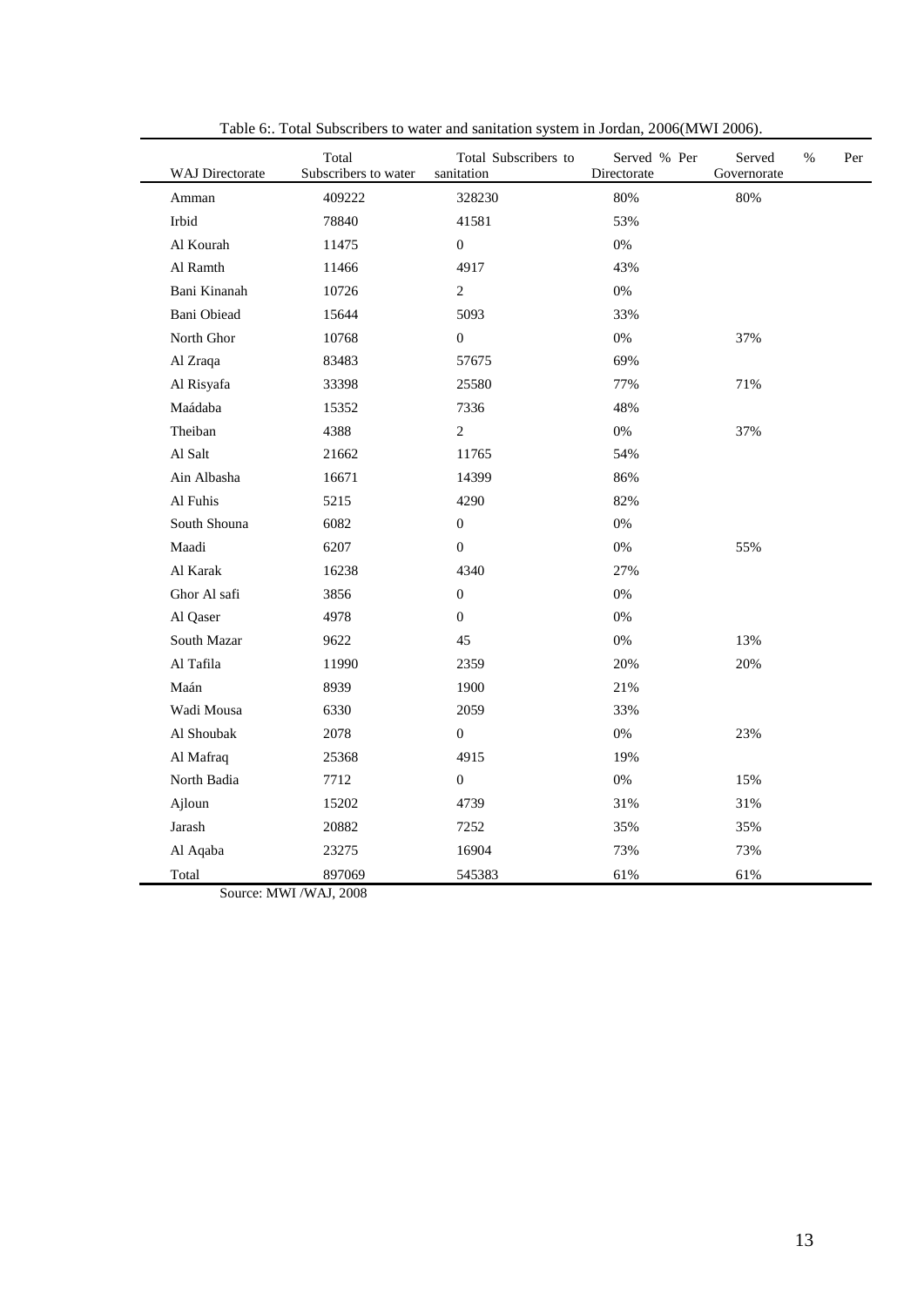| Fault 7. Implies and chocking of WWT Figures, 2000(BTWT 2000)<br><b>WWTP</b> | Influent |       |          |       |
|------------------------------------------------------------------------------|----------|-------|----------|-------|
|                                                                              | MCM/Year | $\%$  | MCM/Year |       |
| <b>AS-SAMRA W.S.P</b>                                                        | 81.84    | 73.79 | 58.78    | 67.72 |
| <b>AQABA MECH</b>                                                            | 2.46     | 2.22  | 2.64     | 3.04  |
| AQABA W.S.P                                                                  | 2.27     | 2.05  | 2.28     | 2.63  |
| RAMTHA W.S.P                                                                 | 1.28     | 1.15  | 1.23     | 1.42  |
| MAFRAQ W.S.P                                                                 | 0.68     | 0.61  | 0.64     | 0.73  |
| MADABA W.S.P                                                                 | 1.67     | 1.51  | 1.49     | 1.72  |
| MA'AN W.S.P                                                                  | 0.97     | 0.87  | 0.86     | 0.99  |
| <b>IRBID</b>                                                                 | 2.32     | 2.09  | 2.23     | 2.58  |
| <b>JERASH</b>                                                                | 1.21     | 1.09  | 1.18     | 1.36  |
| <b>KUFRANJA</b>                                                              | 1.24     | 1.11  | 1.06     | 1.22  |
| <b>ABU-NUSIER</b>                                                            | 0.84     | 0.76  | 0.81     | 0.93  |
| <b>SALT</b>                                                                  | 1.58     | 1.42  | 1.42     | 1.64  |
| BAQA'                                                                        | 4.01     | 3.61  | 3.81     | 4.39  |
| <b>KARAK</b>                                                                 | 0.59     | 0.53  | 0.55     | 0.63  |
| <b>TAFILA</b>                                                                | 0.37     | 0.33  | 0.33     | 0.38  |
| WADI AL SEER                                                                 | 0.99     | 0.89  | 0.89     | 1.03  |
| <b>FUHIS</b>                                                                 | 0.61     | 0.55  | 0.58     | 0.67  |
| <b>WADI ARAB</b>                                                             | 3.64     | 3.28  | 3.52     | 4.05  |
| WADI HASSAN                                                                  | $0.4\,$  | 0.36  | 0.39     | 0.45  |
| <b>WADI MOUSA</b>                                                            | 0.61     | 0.55  | 0.63     | 0.73  |
| TALL - MANTAH                                                                | 0.1      | 0.09  | 0.09     | 0.1   |
| <b>AKADER</b>                                                                | 1.05     | 0.95  | 1.15     | 1.33  |
| AL-LAJJOUN                                                                   | 0.18     | 0.17  | 0.23     | 0.27  |
| TOTAL M.C.M (per year)                                                       | 110.91   |       | 86.79    |       |

<span id="page-13-0"></span>Table 7: Influents and effluents of WWT Plants, 2006(MWI 2006)